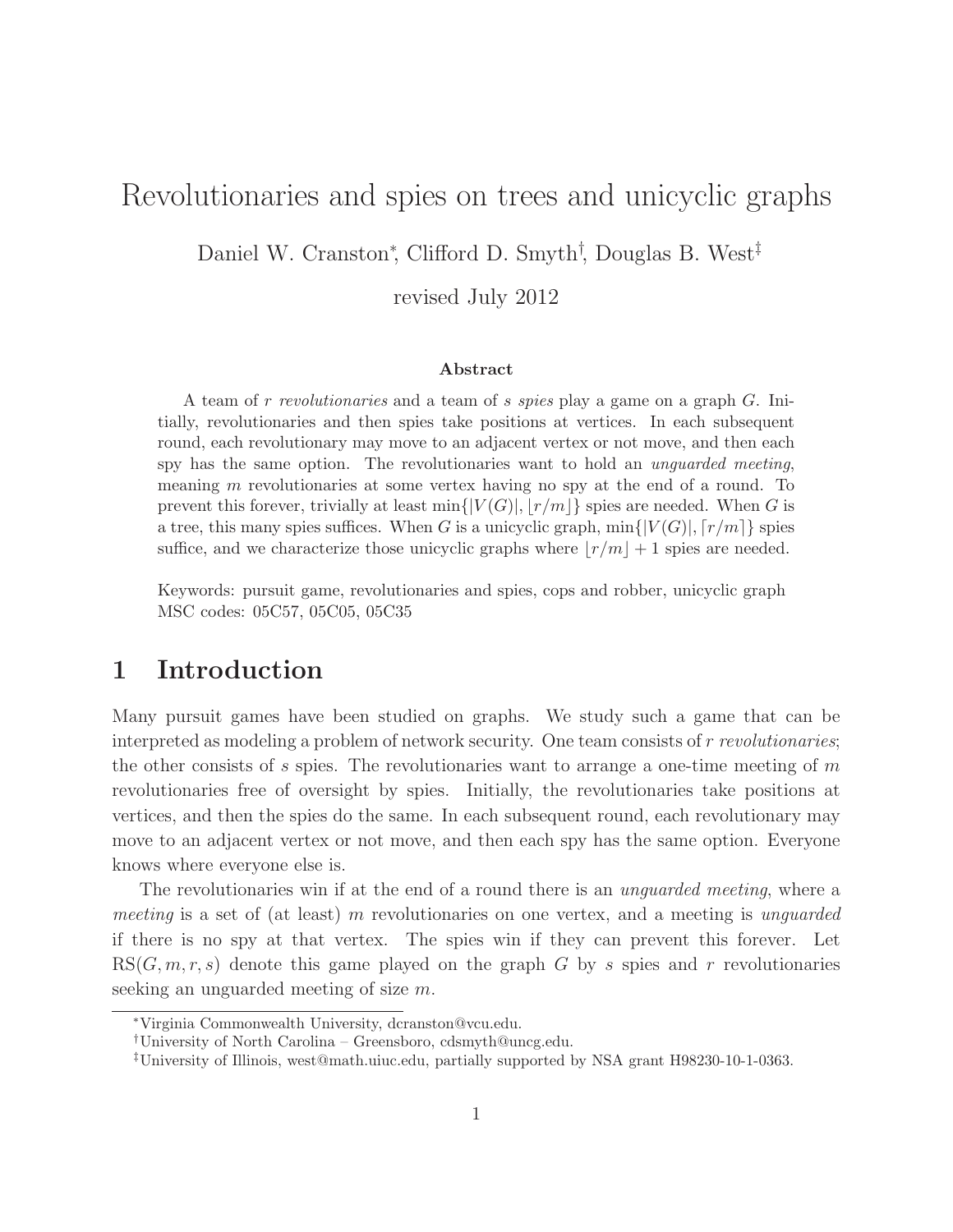The revolutionaries can form  $\min\{|V(G)|, |r/m|\}$  meetings initially; if s is smaller than this, then the spies immediately lose. On the other hand, the spies win if  $s \geq r - m + 1$ ; they follow  $r - m + 1$  distinct revolutionaries, and the other  $m - 1$  revolutionaries cannot form a meeting. For fixed  $G, r, m$  we study the minimum s such that the spies win  $RS(G, m, r, s);$ let  $\sigma(G,m,r)$  denote this threshold. The trivial bounds are

$$
\min\{|V(G)|, |r/m|\} \le \sigma(G, m, r) \le \min\{|V(G)|, r - m + 1\}.
$$

The game was invented by Jozef Beck in the mid-1990s. Shortly thereafter, Smyth proved that the trivial lower bound on  $\sigma(G,m,r)$  is sufficient when G is a tree. This was not published; we include a proof here and use the result in solving the game for unicyclic graphs. Howard and Smyth  $[2]$  studied the game when G is the infinite 2-dimensional integer grid with one-step horizontal, vertical, and diagonal edges. They observed that the spy wins  $RS(G, m, 2m-1, 1)$  (the spy stays at the median position), and hence  $\sigma(G, m, r) \leq r-2m+2$ for general r and m. For  $m = 2$ , they proved that  $6 |r/8| \le \sigma(G, 2, r) \le r - 2$ ; they conjectured that the upper bound is the correct answer.

In this paper, we determine  $\sigma(G, m, r)$  for all trees and unicyclic graphs. For a graph G with  $r/m < |V(G)|$ , we show that  $\sigma(G, m, r) \leq \lceil r/m \rceil$  if G has at most one cycle, by summing over components. When G is a tree,  $|r/m|$  spies suffice, and  $[r/m]$  suffice when G is connected and unicyclic. Our final result is that if  $G$  is unicyclic with a cycle of length l and t vertices not on the cycle (connected or not), and  $m \nmid r$ , then  $\sigma(G,m,r) = |r/m|$  if and only if  $\ell \leq \max\{|r/m| - t + 2, 3\}.$ 

Butterfield, Cranston, Puleo, West, and Zamani [1] study  $\sigma(G,m,r)$  on a variety of graphs. With  $r/m < |V(G)|$ , they show that  $\sigma(G,m,r) = |r/m|$  when G has a rooted spanning tree T such that every edge of G not in T joins vertices having the same parent in  $T$ ; this includes graphs with a dominating vertex and interval graph. For every graph  $G$ , they prove  $\sigma(G,m,r) \leq \gamma(G) |r/m|$ , where  $\gamma(G)$  is the domination number of G, and this is nearly sharp: for  $t, m, r \in \mathbb{N}$  with  $t \leq m$ , there is a graph G with domination number t such that  $\sigma(G,m,r) > t(r/m-1)$ . Also, there are chordal graphs (and bipartite graphs) for given r and m such that  $\sigma(G, m, r) = r - m + 1$ . If G is the d-dimensional hypercube  $Q_d$ with  $d \ge r$ , then  $\sigma(G, 2, r) = r - 1$ ; in general, if  $d \ge r \ge m \ge 3$ , then  $\sigma(Q_d, m, r) > r - \frac{3}{4}m^2$ .

They also consider  $r$ -large complete  $k$ -partite graphs, where " $r$ -large" means that each partite set has size at least 2r. When  $k \geq m$  and G is such a graph,

$$
\frac{k \cdot k \lfloor r/k \rfloor}{(k-1)m+1} - k \le \sigma(G, m, r) \le \left\lceil \frac{k}{k-1} \frac{r}{m} \right\rceil + k.
$$

When G is a large bipartite graph, they show that  $\sigma(G, 2, r) = 7r/10$  and  $\sigma(G, 3, r) = 3r/2$ (within additive constants) and that in general

$$
\frac{\lfloor r/2 \rfloor}{\lceil m/3 \rceil} - 2 \le \sigma(G, m, r) \le \left(1 + \frac{1}{\sqrt{3}}\right) \frac{r}{m} + 1.
$$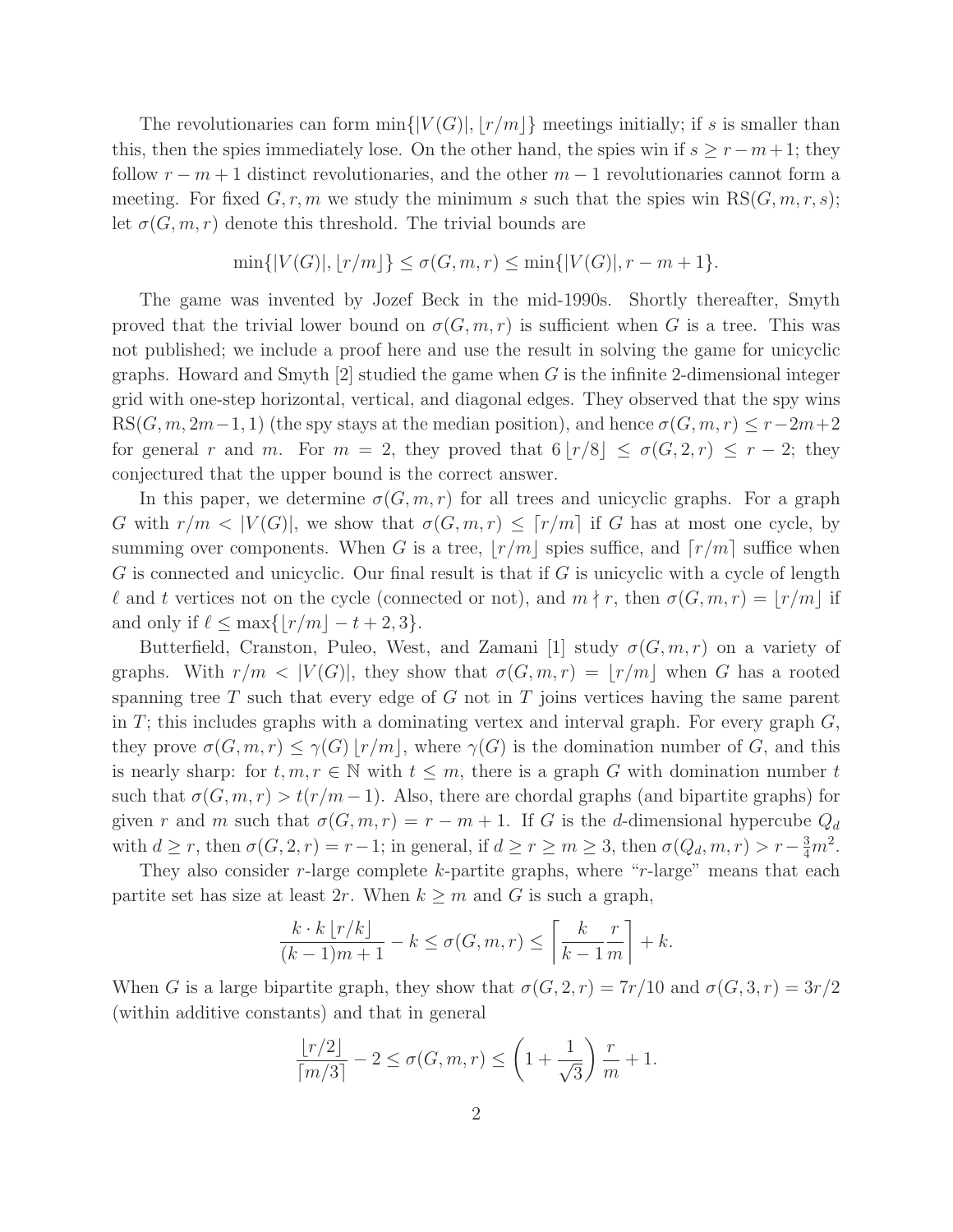The upper bound coefficient on  $\frac{r}{m}$  is about 1.58; the lower one is about 1.5 when m is large and  $r > m$ ; they conjecture that the lower one is the true coefficient, at least when  $3 \mid m$ .

The rules for movement in the game of Revolutionaries and Spies are the same as in the classical game of Cops-and-Robber. Imagine that there is one revolutionary (the robber) and that the spies (cops) take positions first. The difference is in the winning condition: the cops win if a cop ever moves to the same location as the robber. The *cop number* [4] is the minimum number of cops needed to win the game. The graphs with cop number 1 have been characterized [3]. Many variations of the game have been studied, with more than 50 papers on the subject.

## 2 Trees and Cycles

If  $r/m < |V(G)|$ , then the spies lose whenever  $s < |r/m|$ . Hence the first chance for the spies is when  $s = |r/m|$ . We prove that this suffices when G is a tree, yielding  $\sigma(G, m, r) = |r/m|$ . Since the spies always win when  $s \geq |V(G)|$ , the statement of our first theorem remains true regardless of the relationship between  $r/m$  and  $|V(G)|$ . Nevertheless, to avoid trivial statements, we henceforth assume always that  $r/m \leq |V(G)|$ .

**Theorem 1.** If G is a tree and  $s \geq \lfloor r/m \rfloor$ , then the spies win RS(G, m, r, s).

*Proof.* It suffices to show that the spies win when  $s = |r/m| < |V(G)|$ . Choose a root  $z \in V(G)$ . The parent of a non-root vertex v, denoted  $v^+$ , is its neighbor on the path from v to z. The other neighbors of v are its *children*; let  $C(v)$  be the set of children of v. The descendants of v are all the vertices (including v) whose path to z contains v; let  $D(v)$  be the set of descendants of v.

For each vertex v, let  $r(v)$  and  $s(v)$  denote the number of revolutionaries and spies on v at the current time, respectively, and let  $w(v) = \sum_{u \in D(v)} r(u)$ . The spies maintain the following invariant giving the number of spies on each vertex at the end of any round:

$$
s(v) = \left\lfloor \frac{w(v)}{m} \right\rfloor - \sum_{u \in C(v)} \left\lfloor \frac{w(u)}{m} \right\rfloor \quad \text{for } v \in V(G). \tag{1}
$$

Since  $\sum_{u \in C(v)} w(u) = w(v) - r(v)$ , the formula is always nonnegative. Also, if  $r(v) \geq m$ , then  $s(v) \geq \left\lfloor \frac{w(v)}{m} \right\rfloor$  $\frac{v(v)}{m}$ −  $w(v)-r(v)$  $\left| \frac{e^{-r(v)}}{m} \right| \geq 1$ . Hence (1) guarantees that every meeting is guarded.

To show that the spies can establish (1) after the first round, it suffices that all the formulas sum to  $|r/m|$ . More generally, summing over the descendants of any vertex v,

$$
\sum_{u \in D(v)} s(u) = \left\lfloor \frac{w(v)}{m} \right\rfloor, \tag{2}
$$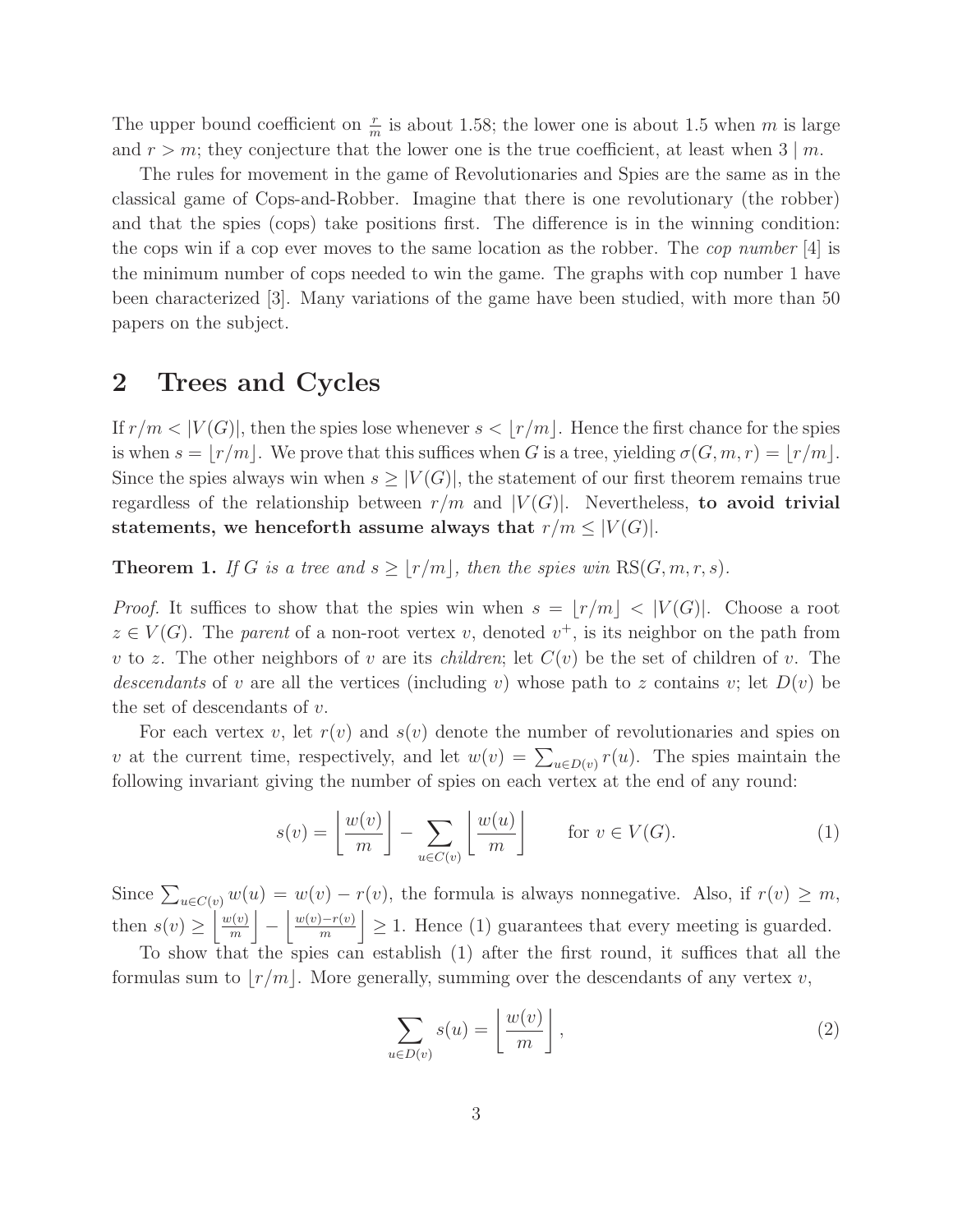since  $\lfloor w(u)/m \rfloor$  occurs positively in the term for u and negatively in the term for  $u^+$ , except that  $|w(v)/m|$  occurs only positively. When  $v = z$ , the total is  $|r/m|$ , since  $w(z) = r$ .

To show that the spies can maintain  $(1)$ , let  $r'(v)$  denote the new number of revolutionaries at v after the revolutionaries move, and let  $w'(v) = \sum_{u \in D(v)} r'(v)$ . The spies move to achieve the new values required by (1), starting from the leaves; we will produce  $s'(v)$  at v after adjusting at all the children (and lower descendants) of  $v$ .

We process siblings simultaneously. That is, having updated all children of  $C(v)$ , we adjust at all of  $C(v)$  simultaneously. In doing this, excess spies move to v, and needed spies come from v; no changes are made involving children of  $C(v)$ . Similarly, fixing  $C(v^+)$ later includes an exchange between v and  $v^+$  but does not disturb the spies on  $C(v)$ . After successfully updating  $C(v)$  for all v, the root vertex z will have exactly  $s'(z)$  spies, since always  $\sum s'(v) = \sum s(v) = \lfloor r/m \rfloor$ .

We can now process  $C(v)$ . Let  $D^*(u) = D(u) - \{u\}$  for all u. For  $u \in C(v)$ , all vertices in  $D^*(u)$  have been adjusted. Spies previously on  $D^*(u)$  remained in  $D(u)$ , and those now on  $D^*(u)$  came from  $D(u)$ . Hence u now has  $\sum_{t\in D(u)} s(t) - \sum_{t\in D^*(u)} s'(t)$  spies. Let

$$
\partial(u) = s'(u) - \sum_{t \in D(u)} s(t) + \sum_{t \in D^*(u)} s'(t) = \left\lfloor \frac{w'(u)}{m} \right\rfloor - \left\lfloor \frac{w(u)}{m} \right\rfloor.
$$
 (3)

As defined, changing by  $\partial(u)$  achieves  $s'(u)$  spies at u; the second equality uses (2). When  $\partial(u)$  is positive,  $\partial(u)$  spies move from v to u; when it is negative, u sends  $-\partial(u)$  spies to v.

Let  $C^+ = \{u \in C(v): w'(u) > w(u)\}$  and  $C^- = C(v) - C^+$ . Note that both  $C^+$  and  $C^$ may contain vertices for whom the adjustment from or to  $v$  is 0. To avoid making spies take two steps to reach  $C^+$ , we must ensure  $\sum_{u \in C^+} \partial(u) \leq s(v)$ . To avoid forcing spies from  $C^$ to take a second step, we must ensure  $\sum_{u \in C^{-}} \partial(u) \leq s'(v)$ .

For the first inequality, note that  $\sum_{u \in C^+} [w'(u) - w(u)] \le r(v)$ , since revolutionaries who entered subtrees rooted at  $C(v)$  on this round were previously at v. Thus

$$
\sum_{u \in C^{+}} \left\lfloor \frac{w'(u)}{m} \right\rfloor \le \left\lfloor \sum_{u \in C^{+}} \frac{w'(u)}{m} \right\rfloor \le \left\lfloor \frac{r(v) + \sum_{u \in C^{+}} w(u)}{m} \right\rfloor = \left\lfloor \frac{w(v) - \sum_{u \in C^{-}} w(u)}{m} \right\rfloor
$$

$$
\le \left\lfloor \frac{w(v)}{m} \right\rfloor - \sum_{u \in C^{-}} \left\lfloor \frac{w(u)}{m} \right\rfloor = s(v) + \sum_{u \in C^{+}} \left\lfloor \frac{w(u)}{m} \right\rfloor.
$$

By (3), this yields the desired inequality. For the second inequality,  $\sum_{u \in C^-} [w(u) - w'(u)] \le$  $r'(v)$ , since revolutionaries who left subtrees rooted at  $C^-$  on this round are now at v. Thus

$$
\sum_{u \in C^{-}} \left\lfloor \frac{w(u)}{m} \right\rfloor \le \left\lfloor \sum_{u \in C^{-}} \frac{w(u)}{m} \right\rfloor \le \left\lfloor \frac{r'(v) + \sum_{u \in C^{-}} w'(u)}{m} \right\rfloor = \left\lfloor \frac{w'(v) - \sum_{u \in C^{+}} w'(u)}{m} \right\rfloor
$$

$$
\le \left\lfloor \frac{w'(v)}{m} \right\rfloor - \sum_{u \in C^{+}} \left\lfloor \frac{w'(u)}{m} \right\rfloor = s'(v) + \sum_{u \in C^{-}} \left\lfloor \frac{w'(u)}{m} \right\rfloor.
$$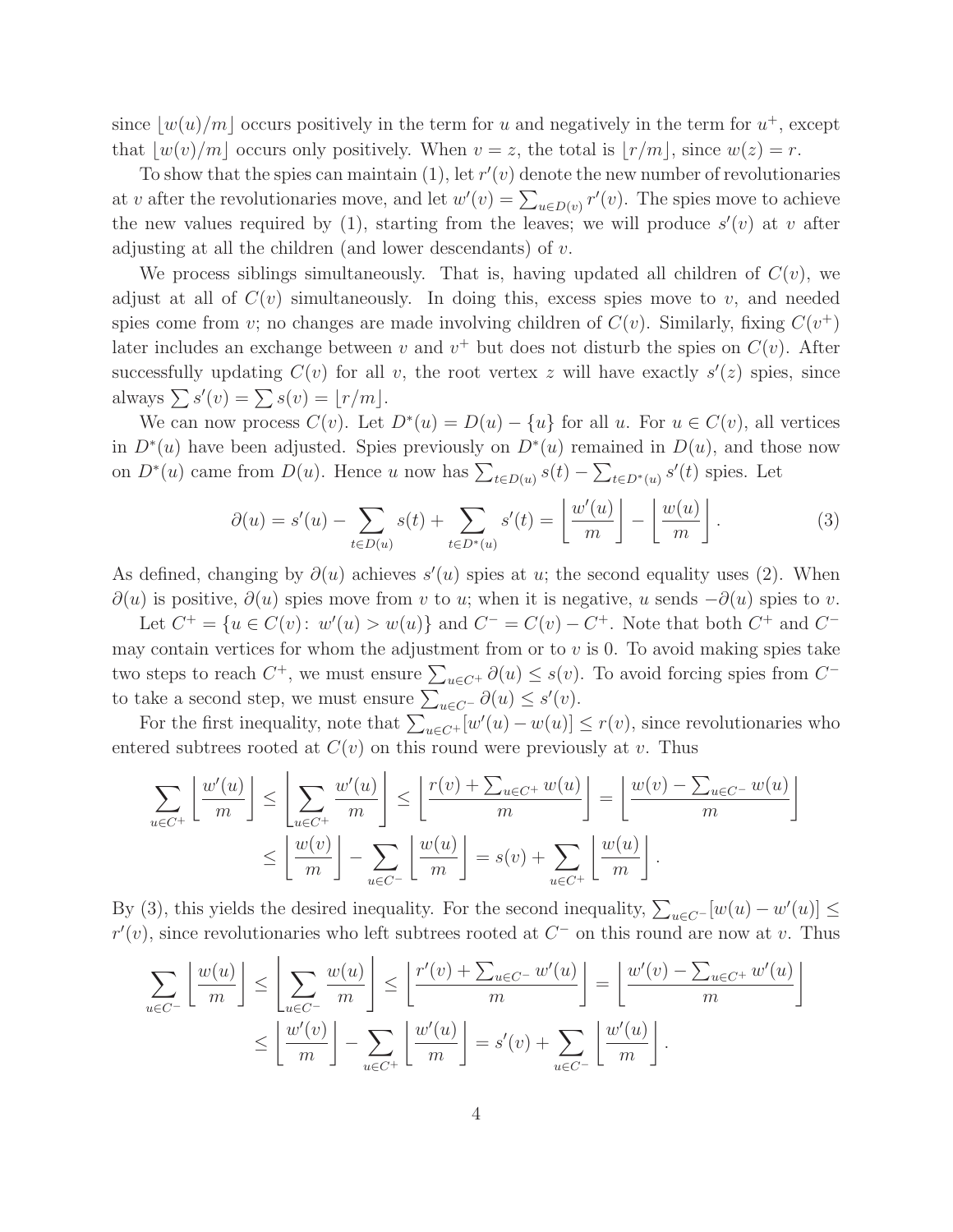Again (3) yields the desired inequality.

These inequalities ensure that the adjustments restore (1) by legal moves. The adjustment to  $C(v)$  is allowed, after which v has  $s(v) - \sum_{u \in C(v)} \partial(u)$  spies. Using (1) and (3),

$$
s(v) - \sum_{u \in C(v)} \partial(u) = s'(v) - \left\lfloor \frac{w'(v)}{m} \right\rfloor + \left\lfloor \frac{w(v)}{m} \right\rfloor = s'(v) - \partial(v).
$$

Thus, when  $C(v^+)$  is later processed, the adjustment needed at v is exactly what we have said will be made. Furthermore, spies moving to v from  $C^-$  do not come from below  $C^-$  and do not continue on to  $v^+$ . The argument for the latter applies also to the former. If  $\partial(v) < 0$ , requiring  $-\partial(v)$  spies to move to  $v^+$ , then the adjustment at  $C(v)$  left more than  $s'(v)$  spies at v. However, since  $\sum_{u \in C^-} \partial(u) \le s'(v)$ , the extra spies beyond  $s'(v)$  were among the  $s(v)$ spies on v at the beginning of the round, so they can move to  $v^+$ .  $\Box$ 

**Corollary 2.** If G is a forest and  $s \ge |r/m|$ , then the spies win RS(G, m, r, s).

We next show that  $\lceil r/m \rceil$  spies suffice to win on a cycle.

**Lemma 3.** If G is a cycle, then  $\sigma(G, m, r) \leq \lceil r/m \rceil$ . Equality holds when  $m \mid r$  and  $r/m \leq |V(G)|$ .

Proof. Extra revolutionaries cannot make the game easier for the spies, so we may assume that  $r = sm$ . Given the initial locations of revolutionaries, index the revolutionaries in order from 0 to sm−1 around the cycle. Place spies on the vertices occupied by the revolutionaries whose index is a multiple of  $m$  (this may put more than one spy on a vertex).

Because revolutionaries are identical, we may assume that the revolutionaries always remain indexed in order around the cycle as they move (equivalently, if revolutionaries switch positions, then they trade indices). Since indices move along at most one edge in each round, the *i*th spy can continue to follow the revolutionary with index  $im$ . Thus after every round, any vertex occupied by at least m revolutionaries is guarded by at least one spy.  $\Box$ 

When the cycle is short enough, the threshold for a spy win improves to the trivial lower bound  $|r/m|$ . For longer cycles, the strategy for the revolutionaries to defeat  $|r/m|$  spies may take many rounds to produce an unguarded meeting. Note that when  $r \mid m$ , the upper bound from Lemma 3 coincides with the trivial lower bound to yield  $\sigma(C_n, m, r) = r/m$ when  $n \geq r/m$ .

**Theorem 4.** If G is a cycle of length  $\ell$ , and  $m \nmid r$  with  $r/m \leq \ell$ , then  $\sigma(G, m, r) = \lfloor r/m \rfloor$ if and only if  $\ell \leq |r/m| + 2$  or  $r < m$ .

*Proof.* Let  $s = |r/m|$ . When  $r < m$ , no meetings can be formed, so no spies are needed. When  $\ell \leq s+2$ , the spies can guard all initial meetings and leave at most two vertices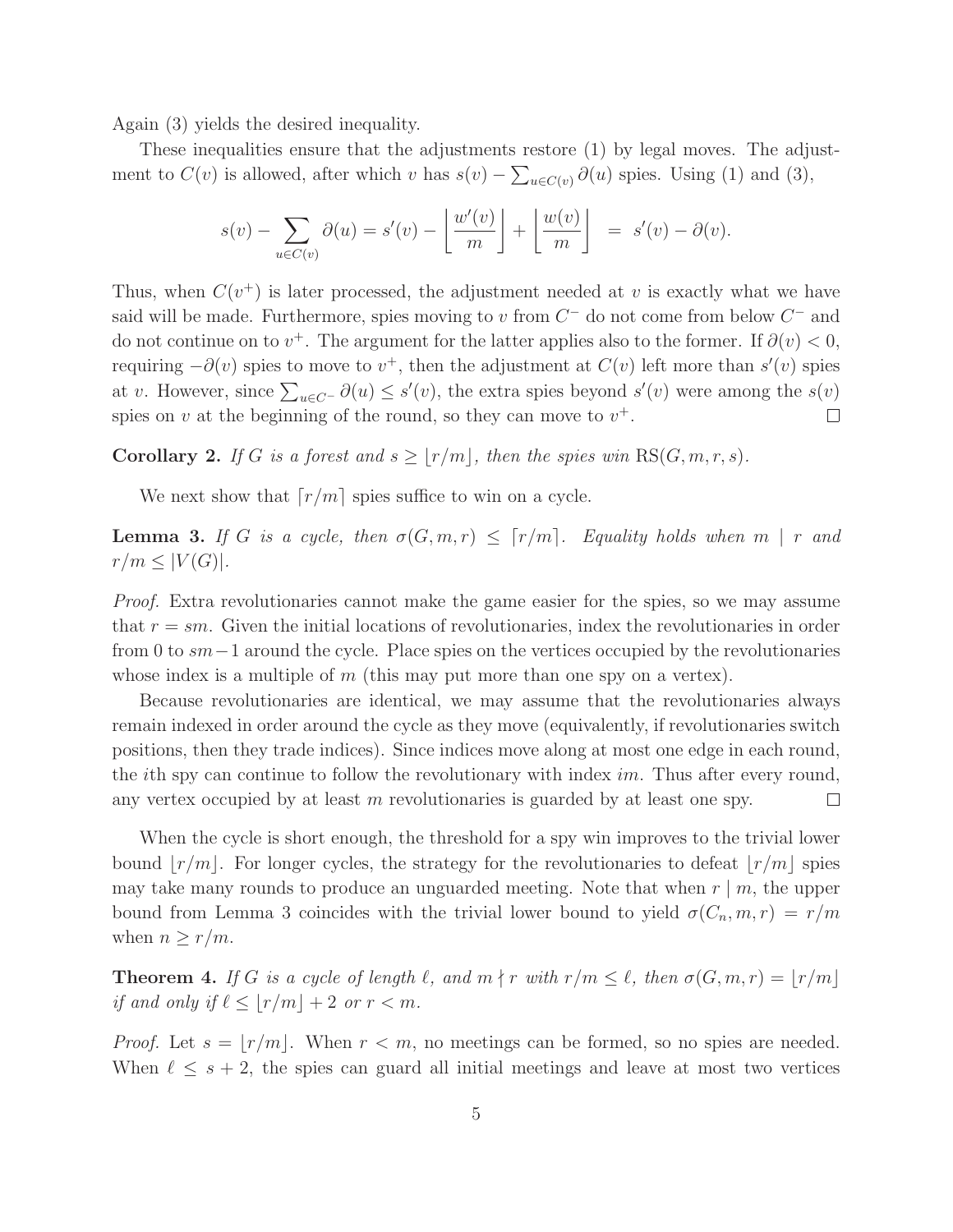unguarded. After a move by the revolutionaries, at least two vertices  $u$  and  $v$  fail to host a meeting. The spies can move to leave only u and v unguarded, by shifting one step along paths from  $u$  and  $v$  to the previously unguarded vertices.

For the converse, consider  $\ell \geq s+3$ . It suffices to show that the revolutionaries win when  $r = sm + 1$ . They will first distract one spy S, arranging for S to guard a vertex occupied by at most one revolutionary. They then win by making  $s$  meetings on the remaining path, guarded by at most  $s - 1$  spies.

The revolutionaries move so that no more than  $m$  of them ever occupy one vertex. Subject to this, they start with any initial distribution. The spies take initial positions, and the revolutionaries designate one spy as  $S$ . To reduce what  $S$  guards, on each round the revolutionaries guarded by S move away, half in one direction and half in the other (rounded to integers). The revolutionaries that were on the neighboring vertices move farther away, but still each vertex has at most m revolutionaries; this is possible since  $\ell \geq s+3$ . No matter how S moves, the number of revolutionaries guarded by S is at most half (rounded up) of what it was before. After at most  $\lceil \log_2 m \rceil$  rounds, S guards at most one revolutionary.

Now the revolutionaries shorten the path containing the other revolutionaries by moving those nearest to S away from S, maintaining that each vertex has at most  $m$  revolutionaries (again possible since  $\ell \geq s+3$ ). They continue until the path consists of s consecutive vertices with meetings, which cannot all be guarded by the  $s - 1$  spies other than S.  $\Box$ 

## 3 Unicyclic Graphs

A connected unicyclic graph has a cycle and trees attached to it. The cycle and trees interact, since revolutionaries may move on and off the cycle. The spies must respond appropriately.

**Theorem 5.** If G is a unicyclic graph, then  $\sigma(G, m, r) \leq \lceil r/m \rceil$ .

*Proof.* It suffices to show that the spies win  $RS(G, m, r, s)$  when  $s = \lceil r/m \rceil \leq |V(G)|$ . If there are  $r_i$  revolutionaries in a component  $G_i$  of  $G$ , and  $G_i$  is a tree, then only  $\lfloor r_i/m \rfloor$  spies are needed in  $G_i$ . Since at most one component contains a cycle, and  $\lfloor a \rfloor + \lceil b \rceil \leq \lceil a + b \rceil$  for all  $a, b \in \mathbb{R}$ , we may assume that G is connected and contains a cycle C. View  $G - V(C)$  as disjoint trees rooted at vertices neighboring C. In order to use the strategies of Theorem 1 and Lemma 3, a spy must be available when needed to move from  $C$  to a tree (or vice versa).

Say that the current state satisfies the *cycle condition* if the number of revolutionaries on  $C$  is m times the number of spies on  $C$  and there is a spy guarding every mth revolutionary as described in the proof of Lemma 3. The key fact needed is that adding one spy and  $m$ revolutionaries to any vertex of C (or removing them) preserves the cycle condition.

As in Lemma 3, we may assume  $m \mid r$ . We may also assume that all revolutionaries start on the cycle. To play against another initial position, the spies imagine an initial position on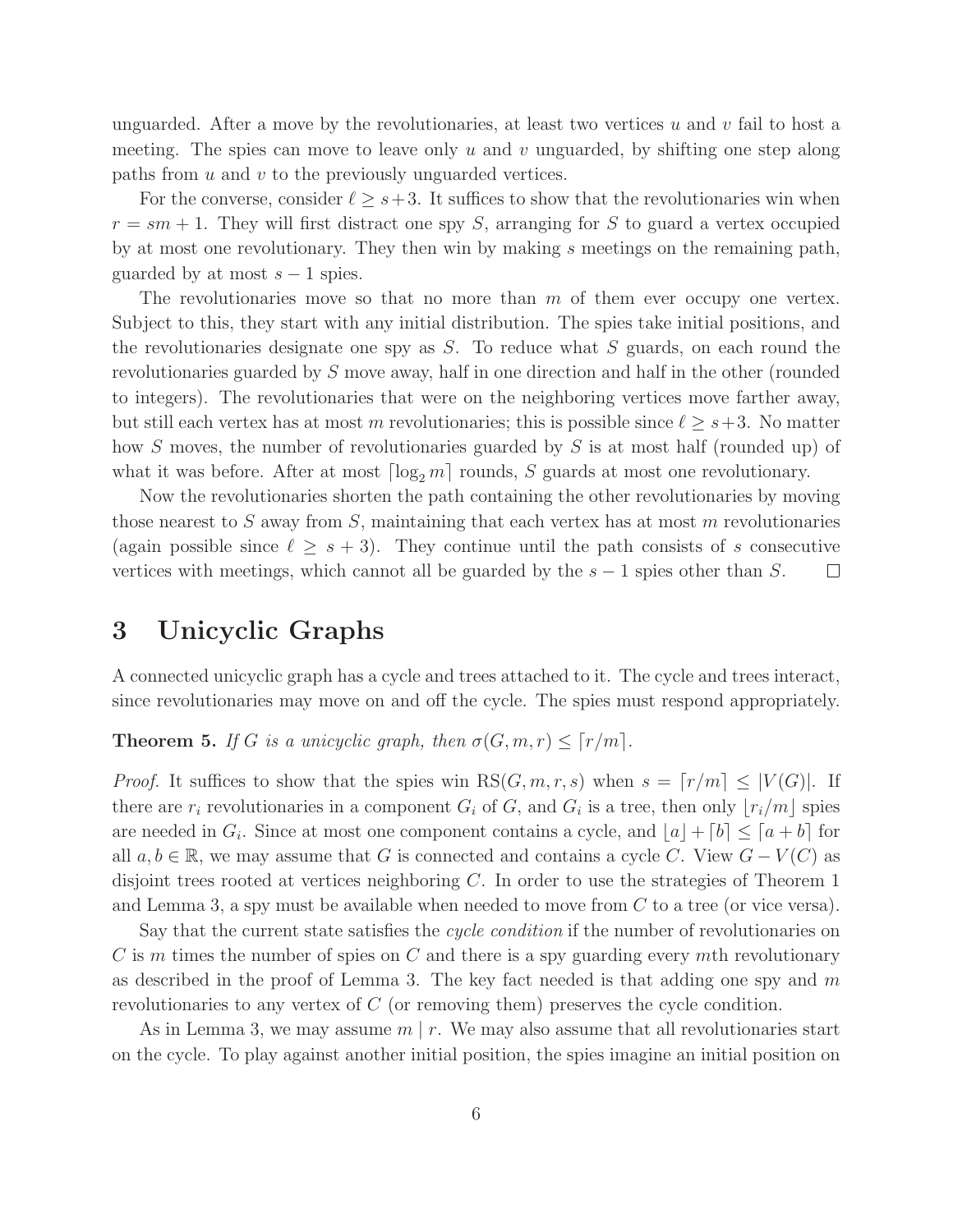the cycle and follow their winning strategy as the revolutionaries move to the actual start. With all revolutionaries initially on the cycle, the cycle condition holds at the start.

The *attached trees* are the components of  $G - V(C)$ . The root of an attached tree T is the vertex z adjacent to a vertex of C. The neighbor of z in  $V(C)$ , denoted  $z^*$ , is the mate of T. As revolutionaries disperse to or return from the attached trees, maintaining the cycle condition requires keeping a buffer of "fake" revolutionaries for each tree at its mate on C (a vertex may be the mate of many trees).

When a revolutionary moves from  $C$  to an attached tree  $T$ , it moves to the root  $z$  of  $T$ from the mate  $z^*$  on C. Until m revolutionaries move to T, no spy needs to follow, since  $m-1$  revolutionaries cannot make a meeting on T. For each revolutionary that moves from  $z^*$  to z, we add a fake revolutionary at  $z^*$ ; this maintains the cycle condition. The fake revolutionaries are markers maintained by the spies and do not move.

When m actual revolutionaries have moved to  $T$ , a spy is needed. Before the final move of j revolutionaries from  $z^*$  to z, there were also  $m - j$  fake revolutionaries at  $z^*$ , so by the cycle condition there was a spy at  $z^*$ . This spy moves to z following the j revolutionaries and  $m - j$  fake revolutionaries disappear from  $z^*$ . This preserves the cycle condition.

In the strategy on T given in Theorem 1, when revolutionaries are added at the root to increase the number of spies needed, the vertex needing the extra spy is the root. Hence the arrival of the spy at  $z$  from  $z^*$  permits the spy strategy on  $T$  to operate locally. Similarly, when revolutionaries leave  $T$  to reduce the number of spies needed, they leave the root. The number of spies computed for other vertices of  $T$  does not change, so the location of the extra spy is  $z$ . It can return to  $z^*$  and reestablish the appropriate number of fake revolutionaries.

As spies follow revolutionaries onto and off the cycle, the fake revolutionaries enable the spies to maintain the cycle condition, and the strategies for spies on the cycle and on the attached trees can operate independently as previously given.  $\Box$ 

By Theorem 5,  $\sigma(G, m, r) \in \{ |r/m|, \lceil r/m \rceil \}$  when G is unicyclic and  $|V(G)| \geq r/m$ . Theorem 6 determines which is the answer. The role of vertices outside the cycle is shown by the disjoint union of  $C_5$  and  $P_2$ . Three spies defeat seven revolutionaries on  $C_5$  when  $m = 2$ , by Theorem 4. However, four revolutionaries can sit on  $P_2$  forever, occupying two spies, and the remaining three revolutionaries defeat the remaining spy on  $C_5$ . Adding an edge to join the two components does not affect the revolutionaries' strategy; it does not matter whether the graph is connected.

**Theorem 6.** Let G be a unicyclic graph having a cycle C of length l and exactly t vertices not on C. If  $|V(G)| \ge r/m$ , then  $\sigma(G, m, r) \in \{ |r/m|, \lceil r/m \rceil \}$ , equalling  $|r/m|$  when  $m \nmid r$ if and only if  $\ell \leq \max(|r/m| - t + 2, 3)$  or  $r < m$ .

*Proof.* By Theorem 5,  $\sigma(G, m, r) \leq \lceil r/m \rceil$ , whether or not G is connected. Assume  $m \nmid r$ , and let  $s = |r/m| \leq |V(G)|$ . It suffices to show that the revolutionaries win RS(G, m, r, s) if  $\ell \ge \max\{s-t+3, 4\}$ , and the spies win  $RS(G, m, r, s)$  if  $\ell \le \max\{s-t+2, 3\}$ .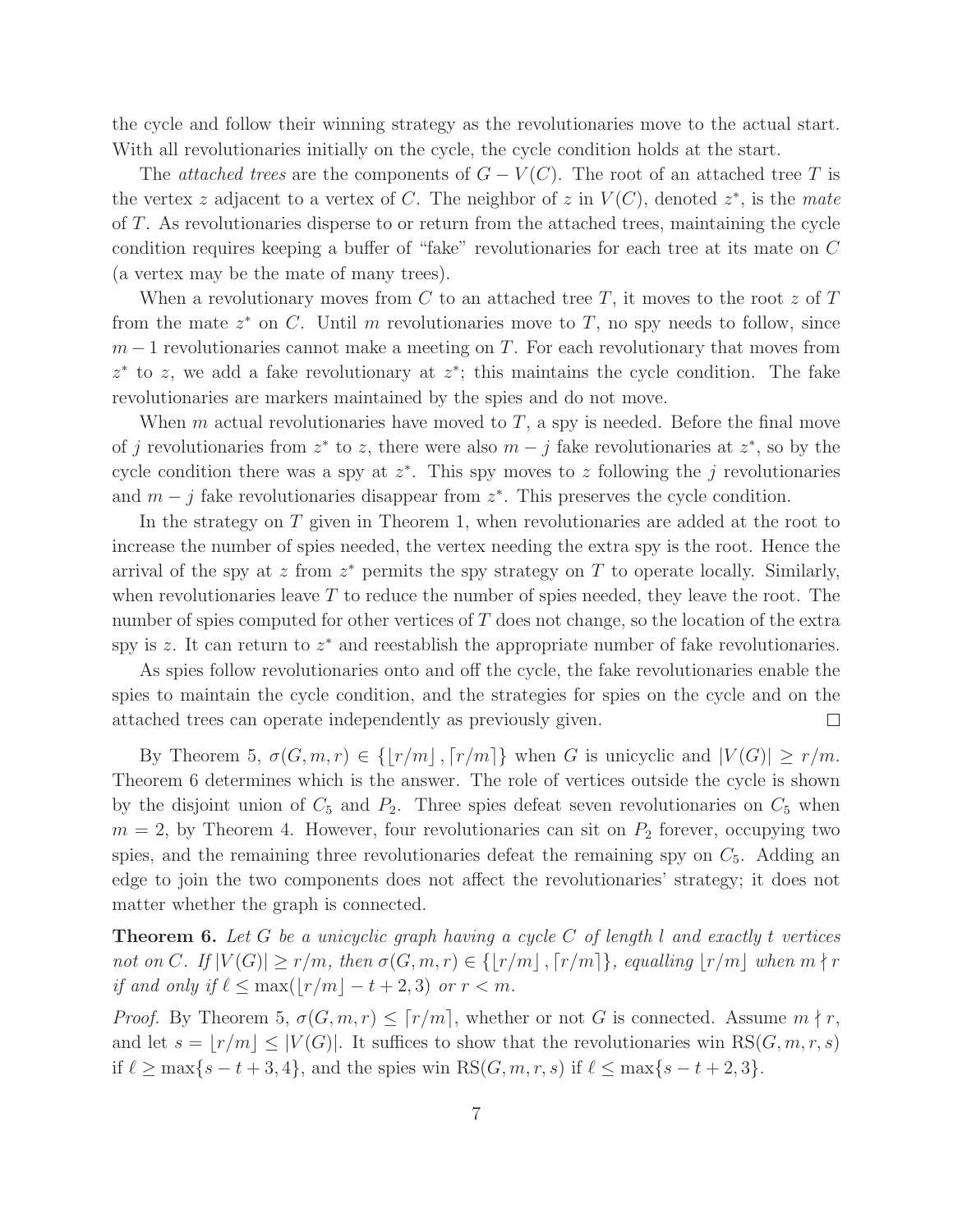When  $\ell \geq \max\{s-t+3, 4\}$ , the revolutionaries first make meetings at k vertices outside C, where  $k = \min\{t, s-1\}$ . These meetings must be guarded by k spies. These km revolutionaries (and thus also k spies) will not move (it does not matter whether their component contains C). On C, the remaining  $r - km$  revolutionaries play against  $s - k$ spies. Since  $r/m > s$ , also  $(r - km)/m > s - k$ . Since  $s - k = \max\{s - t, 1\}$ , we have  $\ell \geq s-k+3$ . By Theorem 4, the remaining revolutionaries win on the cycle.

Now suppose  $\ell \leq \max\{s-t+2,3\}$ . If G has a component H with  $\hat{t}$  vertices and  $\hat{r}$ revolutionaries outside the component containing C, then H needs only  $\min\{\hat{t},\|\hat{r}/m\|\}$  spies. On  $G-V(H)$ , since  $|a|+|b| \leq |a+b|$ , the specified conditions hold for the remaining spies to win. Hence to consider a minimal counterexample we may assume that G is connected. As in Theorem 4, we may also assume that all revolutionaries start on C.

**Case 1:**  $s > t$ . In this case,  $\ell \leq s - t + 2$ . Since  $|V(G)| > |r/m| = s$ , in fact  $\ell \in \{s-t+1, s-t+2\}$ . Each attached tree T reserves  $|V(T)|$  spies, located initially at the mate of T. These "tree spies" mostly remain at the mate of T except to move into T as needed to play the spy strategy on T from Theorem 5. When  $r<sub>T</sub>$  revolutionaries are in T, exactly  $|r_T/m|$  tree spies will have followed them. By Theorem 1, the revolutionaries never make an unguarded meeting outside C.

The  $s - t$  unreserved spies always occupy distinct vertices of C; call them "cycle spies". To draw t' tree spies off C, at least  $mt'$  revolutionaries must have left C. Since  $s = \lfloor r/m \rfloor$ , fewer than  $m(s - t' + 1)$  revolutionaries remain on C. Hence at most  $s - t'$  meetings on C need to be guarded. Since  $\ell \leq s-t+2$ , we have seen in Theorem 4 that the  $s-t$  cycle spies can move to guard any desired set of  $s - t$  vertices on C.

If at least  $\ell - (s - t)$  vertices of C retain tree spies, then the cycle spies can guard the remaining vertices of C. If no vertices of C retain tree spies, then  $t' = t$ . In this case fewer than  $m(s-t+1)$  revolutionaries are on C, they make at most  $s-t$  meetings, and the cycle spies can guard those meetings.

Hence we may assume that  $\ell = s - t + 2$  and that all tree spies on C are at one vertex, v. The cycle spies can guard all the other meetings on C unless there are  $s - t + 1$  such meetings. If there is also a meeting at v, then there are at least  $m(s-t+2)$  revolutionaries on C. Hence  $m(s-t+2) < m(s-t'+1)$ , which yields  $t' < t-1$ . Thus at least two tree spies remain at v, and one of them can move to guard a meeting at a neighbor  $u$  of  $v$  on  $C$ . If there is no meeting at v, then again a tree spy from  $v$  can guard a meeting at  $u$ .

This is the only way a tree spy leaves its reserved subgraph; when the condition ends the spy moves back. It cannot be pulled into  $T$  (two steps) at the same time, because having  $m(s-t+1)$  revolutionaries on  $V(C) - \{v\}$  leaves fewer than mt revolutionaries in the union of the trees and  $v$ : not enough to pull the last tree spy back into its tree.

**Case 2:**  $s \leq t$ . In this case,  $\ell = 3$ , and the vertices of C are pairwise adjacent. Deleting the edges of  $C$  leaves three disjoint trees, rooted at the vertices of  $C$ . As usual, the spies